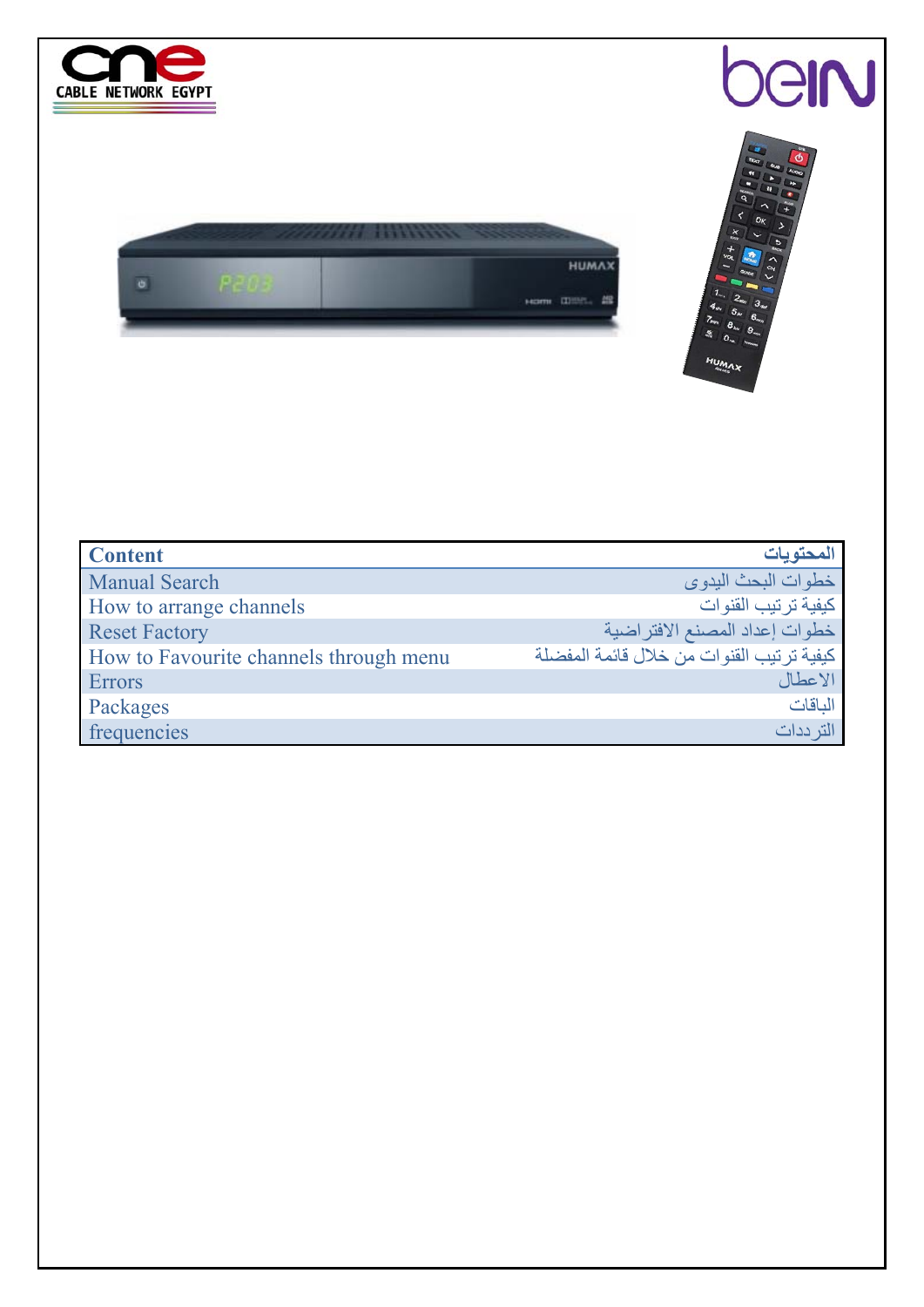



#### **Manual search**

Press Home Channel Setting Search CHANNEL Pin code 0000 Under satellite name press on ((Transponder)) Choose User Define Fill in Frequency data Then Press OK From Remote Control choose and press on ((+)) Button then Select Search Option • Network search OFF • Scrambled Type All • Channel Type All

Press OK Then choose Search Select save

اضغط على الصفحة الرئيسية إعداد القناة بحث في القناة آلمة المرور 0000 تحت اسم القمر الصناعي اضغط على ((جهاز الارسال )) اخترمعرف من قبل المستخدم املأ بيانات التردد ثم اضغط أوك منالريموت اضغط على ((+)) حدد خيار البحث • بحث الشبكة ايقاف التشغيل • نوع المشوش الكل • نوع القناة الكل اضغط موافق ثم اختر البحث ثم حفظ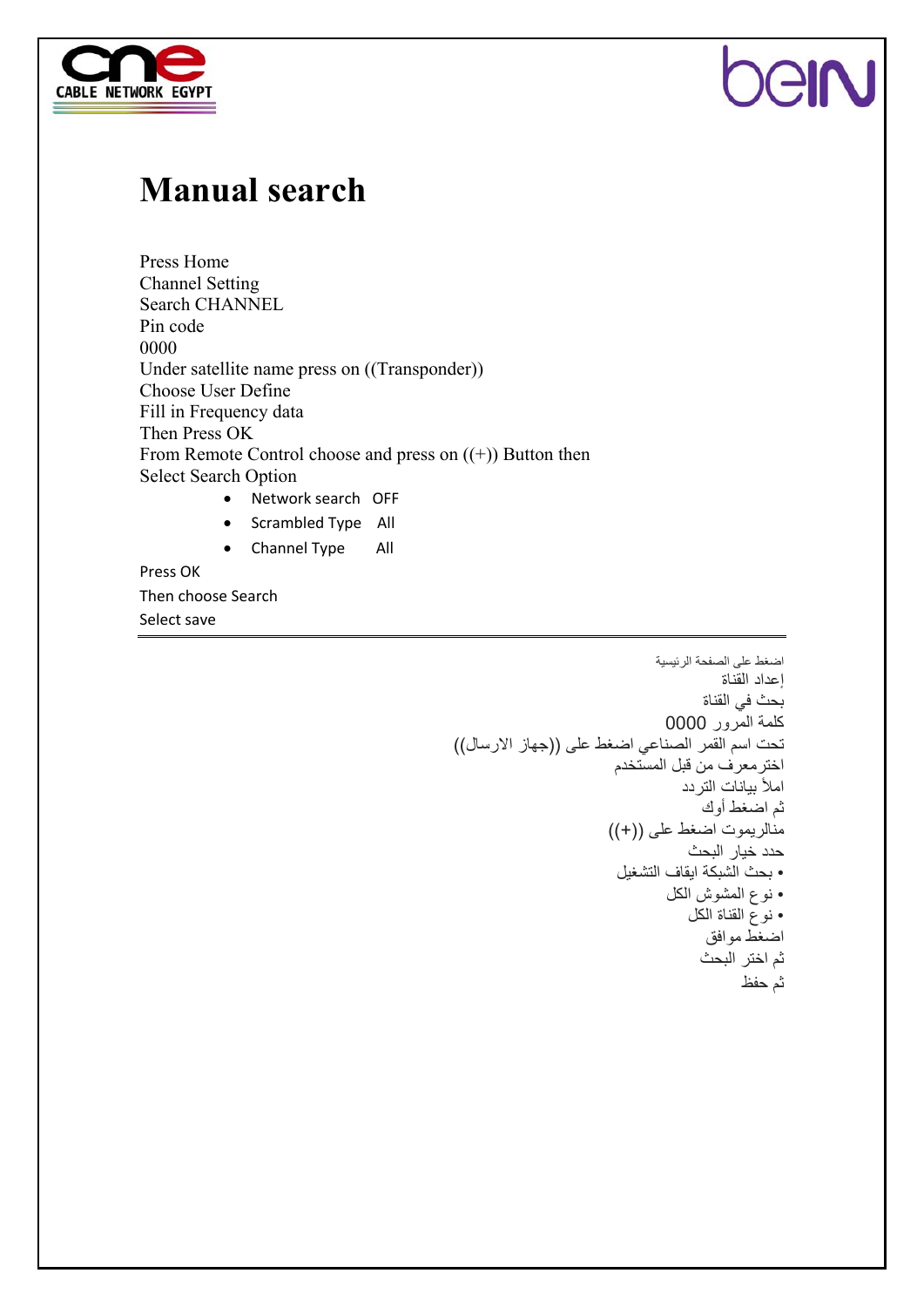

### **GIN**

#### **Reset Factory on (Humax 4030)**

Press Home System Setting Factory Default Choose ((Yes)) Pin Code 0000 Choose start now Choose language Press next Then press next Choose skip Choose no thanks (( If u do not have either net )) Press next After load complete press (( save )) Then press Exit

> إعادة ضبط المصنع على (هيوماآس 4030) اضغط على الصفحة الرئيسية اعدادات النظام ضبط المصنع اختر ((نعم)) آلمة المرور 0000 اختر البدء الآن اختر اللغة اضغط على التالي ثم اضغط على التالي اختر تخطي اختيار لا ((إذا لم يكن الهاز متصل بالانترنت)) اضغط على التالي بعد تحميل كافة القنوات كاملة ((حفظ)) ثم اضغط خروج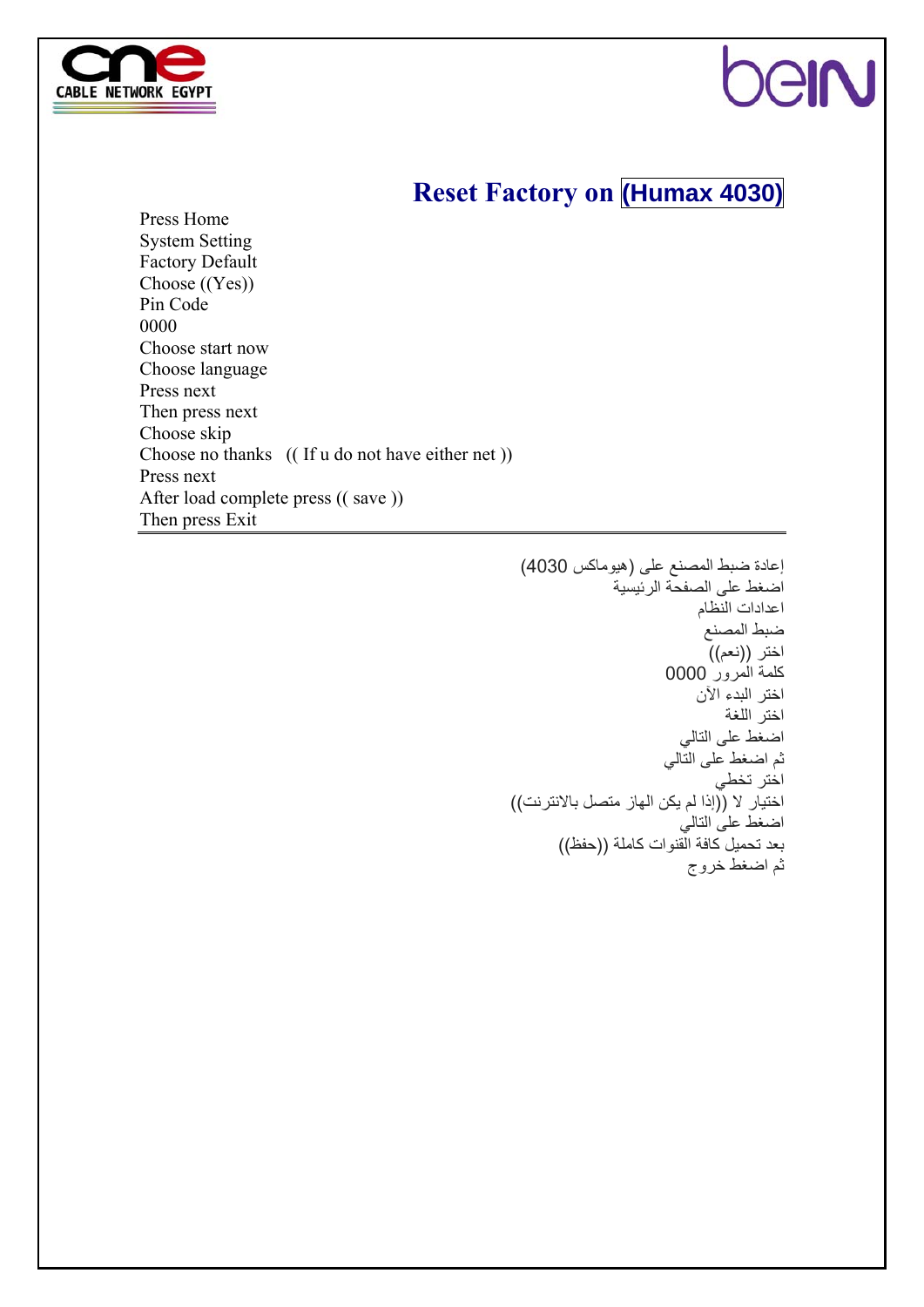

## ell

#### How to arrange channels through menu:

1-Press Home

2-Choose Setting

3-Choose Edit channel list

4- Choose channel name

5- Press ok to select

6- Then press ((**+**)) button

7- Select move

8- Move the channel to required position

9- Then press Ok

10- Save the result before confirm exit

-1 القائمة **( Home (**  -2 اختر الإعداد -3 اختر تحرير قائمة القنوات -4 اختر اسم القناة -5 اضغط موافق لتحديد -6 ثم اضغط على ((+)) -7 اختار نقل -8 حرك القناة إلى المكان المطلوب -9 ثم اضغط على موافق -10 حفظ النتيجة قبل تأآيد الخروج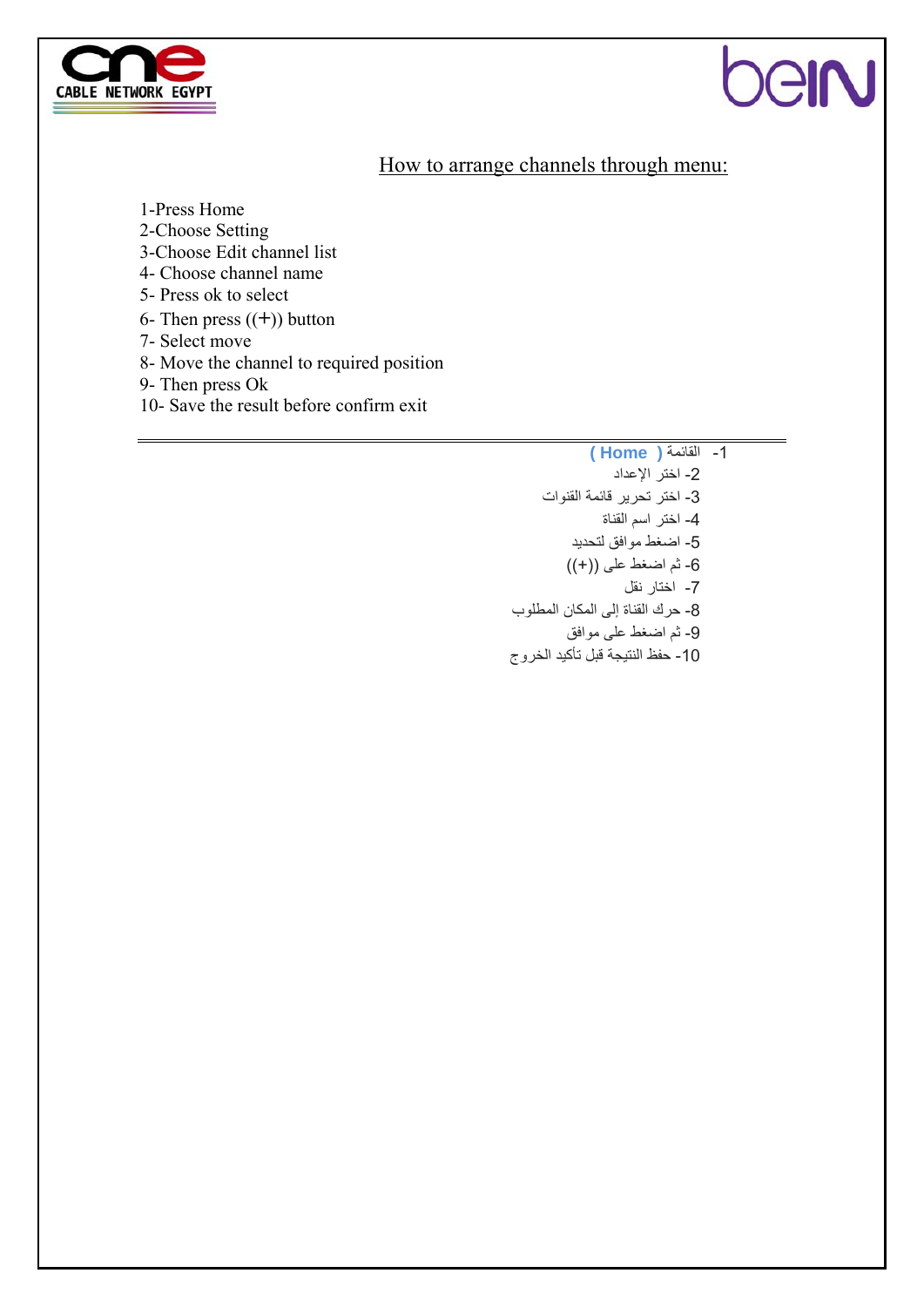



| E 48 or E 52            | signal problem from the dish                                                                                 |  |  |  |
|-------------------------|--------------------------------------------------------------------------------------------------------------|--|--|--|
|                         |                                                                                                              |  |  |  |
|                         | make sure that the decoder is connected well by the LNB cable (coming from the dish)                         |  |  |  |
|                         | unplug the decoder from elec. Then connect it back                                                           |  |  |  |
| how to solve it:        | press the green button on the remote control to check the signal Strength and quality levels (               |  |  |  |
|                         | both of them should be more that 60 % otherwise you will need a technician to solve the                      |  |  |  |
|                         | problem)                                                                                                     |  |  |  |
|                         |                                                                                                              |  |  |  |
| E 37                    | signal problem or wrong frequency                                                                            |  |  |  |
|                         | press the green button on the remote control to make sure that the frequency of the channel is               |  |  |  |
| how to solve it :       | right (sometimes the number is right but the polarization is wrong), you should rescan for the               |  |  |  |
|                         | right frequency                                                                                              |  |  |  |
|                         | the cam can't read the card                                                                                  |  |  |  |
|                         |                                                                                                              |  |  |  |
| E 06 or E 04            |                                                                                                              |  |  |  |
|                         |                                                                                                              |  |  |  |
|                         | make sure that smart card plugged in the right side (chip is down and inside)                                |  |  |  |
|                         | Unplug the decoder from electricity. Then connect it back                                                    |  |  |  |
|                         | insert the card upside down (the chip is up and inside) in the decoder and get it out thin in                |  |  |  |
|                         | again 3 or 4 times as a try to clean the cam to be able to read the card, then insert the card               |  |  |  |
| how to solve it:        | right ( (chip is down and inside)                                                                            |  |  |  |
|                         | clean the chip of the card and try to clean the cam from dust if possible                                    |  |  |  |
|                         | if the problem still exist reset the decoder to factory default                                              |  |  |  |
|                         | if the problem still exist you will need to swap SC from the nearest branch with 76 le                       |  |  |  |
|                         |                                                                                                              |  |  |  |
| E 16 or E 30 or<br>E 19 | service not activated                                                                                        |  |  |  |
|                         | the subscription could be expired (you need to renew your subscription )you can know that by                 |  |  |  |
|                         | using CNE application from play store                                                                        |  |  |  |
| how to solve it:        | the subscription is active (you need to send a reauthorization Signal to the card by using the               |  |  |  |
|                         | following link: http://cne-eg.com/ar-eg/reauthorization.aspx or by using CNE application from                |  |  |  |
|                         | play store)                                                                                                  |  |  |  |
|                         |                                                                                                              |  |  |  |
| black screen            | problem in decoder program                                                                                   |  |  |  |
|                         | need to unplug the decoder from Elec then reconnect it again                                                 |  |  |  |
| how to solve it:        | check if there is a new software version (setting, installation, 0000, software update,<br>automatic update) |  |  |  |
|                         | probably the smart card doesn't belong to the decoder (every decoder came with the only                      |  |  |  |
|                         | smart card that will work with it)                                                                           |  |  |  |
|                         |                                                                                                              |  |  |  |
| E106                    | channel out of beIN package                                                                                  |  |  |  |
|                         |                                                                                                              |  |  |  |
| E 133 or E 118          | probably the smart card doesn't belong to the decoder (every decoder came with the only                      |  |  |  |
|                         | smart card that will work with it)                                                                           |  |  |  |
|                         |                                                                                                              |  |  |  |
|                         |                                                                                                              |  |  |  |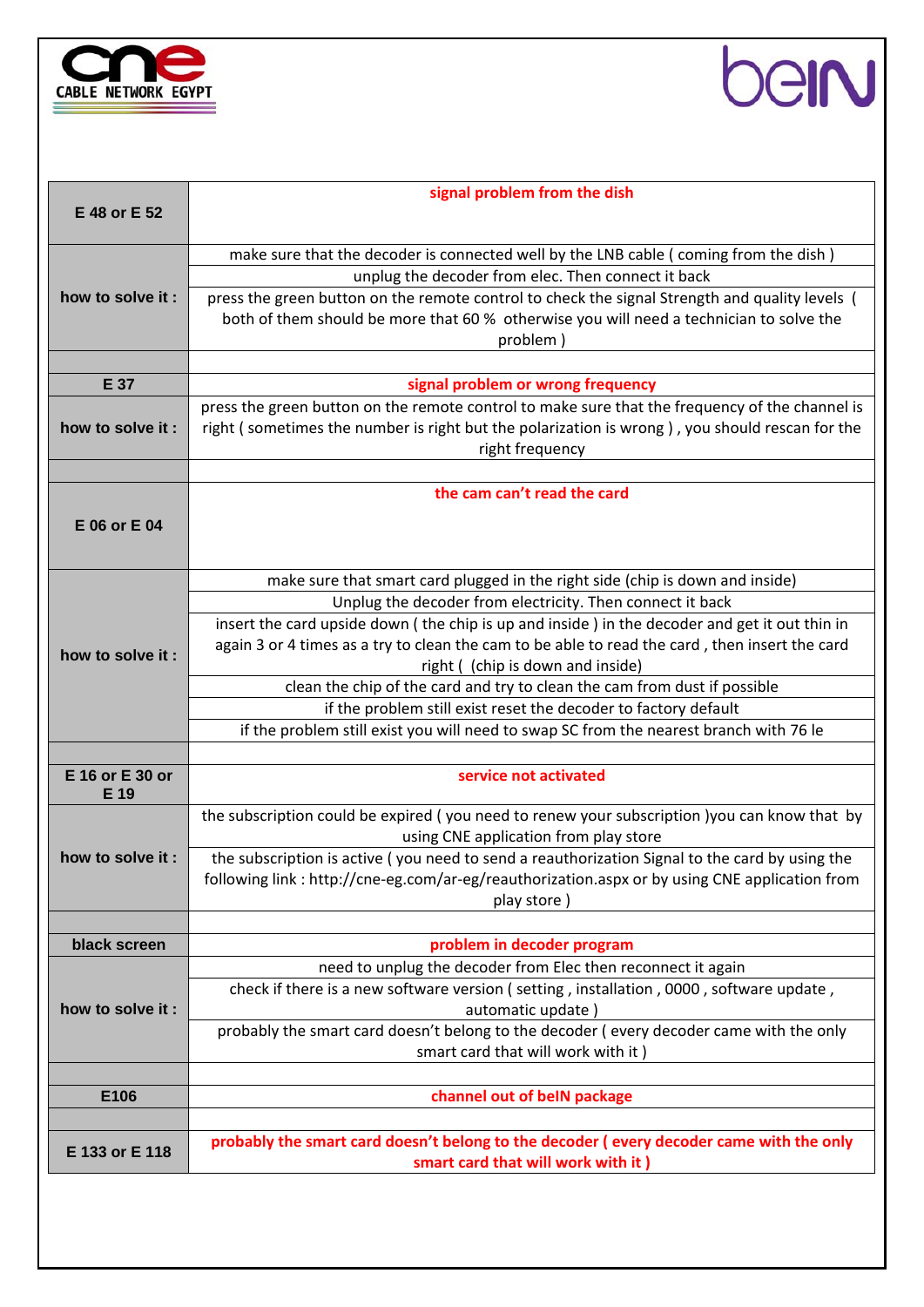



| no sound for<br>the channels                                | 1000s decoder : press ( $opt +$ ) from the remote control, audio, press the right arrow to choose<br>any choice other than Dolby option                                                           |
|-------------------------------------------------------------|---------------------------------------------------------------------------------------------------------------------------------------------------------------------------------------------------|
|                                                             | Humax 3030 decoder: press $(?)$ from the remote control, press the right arrow to choose any<br>choice other than Dolby option                                                                    |
|                                                             |                                                                                                                                                                                                   |
| no subtitle                                                 | 1000s deocder : press (opt +) from the remote control, subtitle, press the right arrow to choose (<br>Arabic)                                                                                     |
|                                                             | Humax 3030 decoder : press the subtitle button (the one between $opt+8$ ?) then press the right<br>arrow to choose (Arabic)                                                                       |
|                                                             |                                                                                                                                                                                                   |
| error<br>message:<br>shortage in<br>the electric<br>circuit | make sure that there is no shortage in the lnb wire that is coming from the dish to the decoder (<br>the copper wire shouldn't be connected with the silver wires)                                |
|                                                             |                                                                                                                                                                                                   |
| puzzled<br>screen                                           | press the green button on the remote control to check the signal Strength and quality levels (both<br>of them should be more that 60 % otherwise you will need a technician to solve the problem) |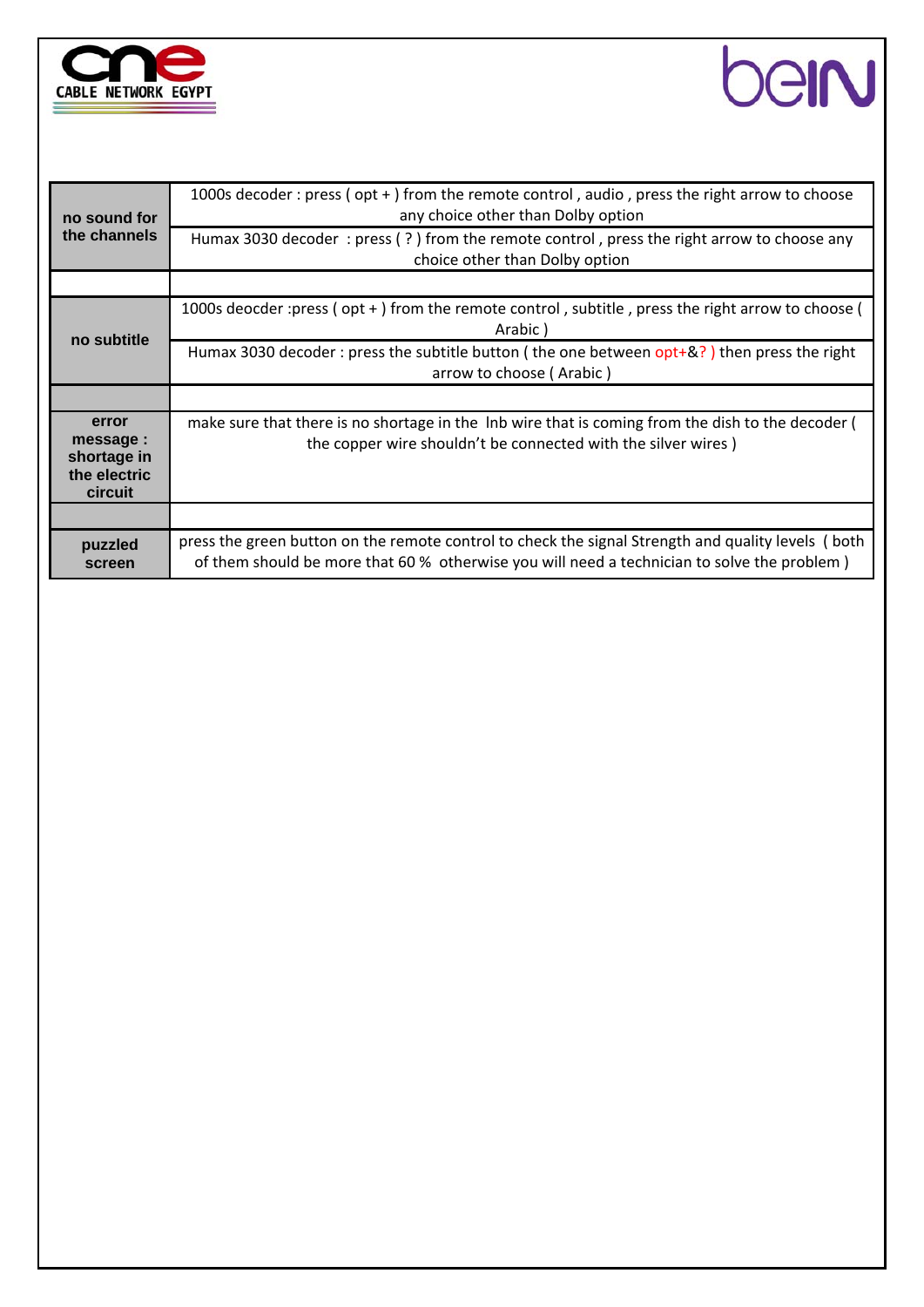

|  | <u>)</u> |  |
|--|----------|--|
|  |          |  |

| لا توجد اشارة المشكلة في استقبال الطبق للقنوات                                                                                                                                                                                                                                                    | E 48 or E 52         |  |
|---------------------------------------------------------------------------------------------------------------------------------------------------------------------------------------------------------------------------------------------------------------------------------------------------|----------------------|--|
| تأكد من توصيل الكابل القادم من الطبق للديكودر بشكل صحيح                                                                                                                                                                                                                                           |                      |  |
| افصل الديكودر عن التيار الكهربائي ثم قم بتوصيلة مرة اخرى                                                                                                                                                                                                                                          | كيفية حل المشكلة :   |  |
| اضغط على الزر الاخضر في الريموت للتأكد من ان نسبة قوة الاشارة و جودة الاشارة اعلى من 60% ( اذا كانت<br>النسبة اقل من ذلك سوف يلزم حل مشكلة الطبق عن طريق فني متخصص )                                                                                                                              |                      |  |
| تردد القناة خطأ او يوجد مشكلة بالاشارة على التردد                                                                                                                                                                                                                                                 | E 37                 |  |
| اضغط على الزر الاخضر في الريموت للتأكد من ان تردد القناة صحيح ( في بعض الاحيان يكون رقم التردد صحيح<br>و لكن الاستقطاب خاطئ ) في هذه الحالة يجب عمل اعادة بحث عن التردد الصحيح                                                                                                                    | كيفية حل المشكلة :   |  |
| فشل في البطاقة الذكية                                                                                                                                                                                                                                                                             | <b>E06 or E04</b>    |  |
| تأكد من ان كارت المشاهدة في الديكودر بشكل صحيح ( الشريحة تكون للداخل و اتجاهها للاسفل )                                                                                                                                                                                                           |                      |  |
| افصل الديكودر عن التيار الكهربائي و قم بتوصيلة مرة اخرى                                                                                                                                                                                                                                           |                      |  |
| ادخل الكارت في الديكودر بشكل معكوس ( الشريحة للاعلى و للداخل ) و قم بادخال الكارت و اخراجه اكثر من مرة<br>كمحاولة لتنظيف الكامة من الاتربة ثم قم بادخال الكارت بشكل صحيح ( الشريحة للداخل و للاسفل )                                                                                              | كيفية حل المشكلة :   |  |
| قم بتنظيف الشريحة في الكارت بشئ جاف و حاول تنظيف الكامة من الاتربة ان امكن                                                                                                                                                                                                                        |                      |  |
| اذا لم تحل المشكة سوف تحتاج الى اعادة برمجة الديكودر لوضع المصنع                                                                                                                                                                                                                                  |                      |  |
| اذا لم تحل المشكة سوف تحتاج الى تغيير كارت المشاهدة من اقرب فرع بتكلفة 76 جنيها                                                                                                                                                                                                                   |                      |  |
|                                                                                                                                                                                                                                                                                                   |                      |  |
| الخدمة مشفرة حاليا                                                                                                                                                                                                                                                                                | E 16 or E 30 or E 19 |  |
| قد يكون الاشتراك منتهى ( يجب تجديد الاشتراك ) يمكن معرفة ذلك من خلال برنامج CNE المتوفر في play<br>store<br>  http://cne-eg.com/ar-eg/reauthorization.aspxاذا لم يكن الاشتراك قد انتهى فيجب ارسالاشارة<br>تفعيل اخرى للكارت عن طريق الرابط التالي:<br>او من خلال برنامج CNE المتوفر في play store | كيفية حل المشكلة :   |  |
| مشكلة في برنامج الديكودر                                                                                                                                                                                                                                                                          | black screen         |  |
| افصل الديكودر عن التيار الكهربائي و قم بتوصيلة مرة اخرى<br>تأكد من عدم وجود تحديث لبرنامج تشغيل الديكودر ( الاعدادات ، التركيب ، 0000 ، تحديث البرنامج ، تحديث<br>لقائبي )                                                                                                                        | كيفية حل المشكلة :   |  |
| قد تكون المشكلة بسبب استخدام كارت اخر غير الكارت الخاص بالجهاز ( لكل جهاز كارت واحد فقط يعمل معه )                                                                                                                                                                                                |                      |  |